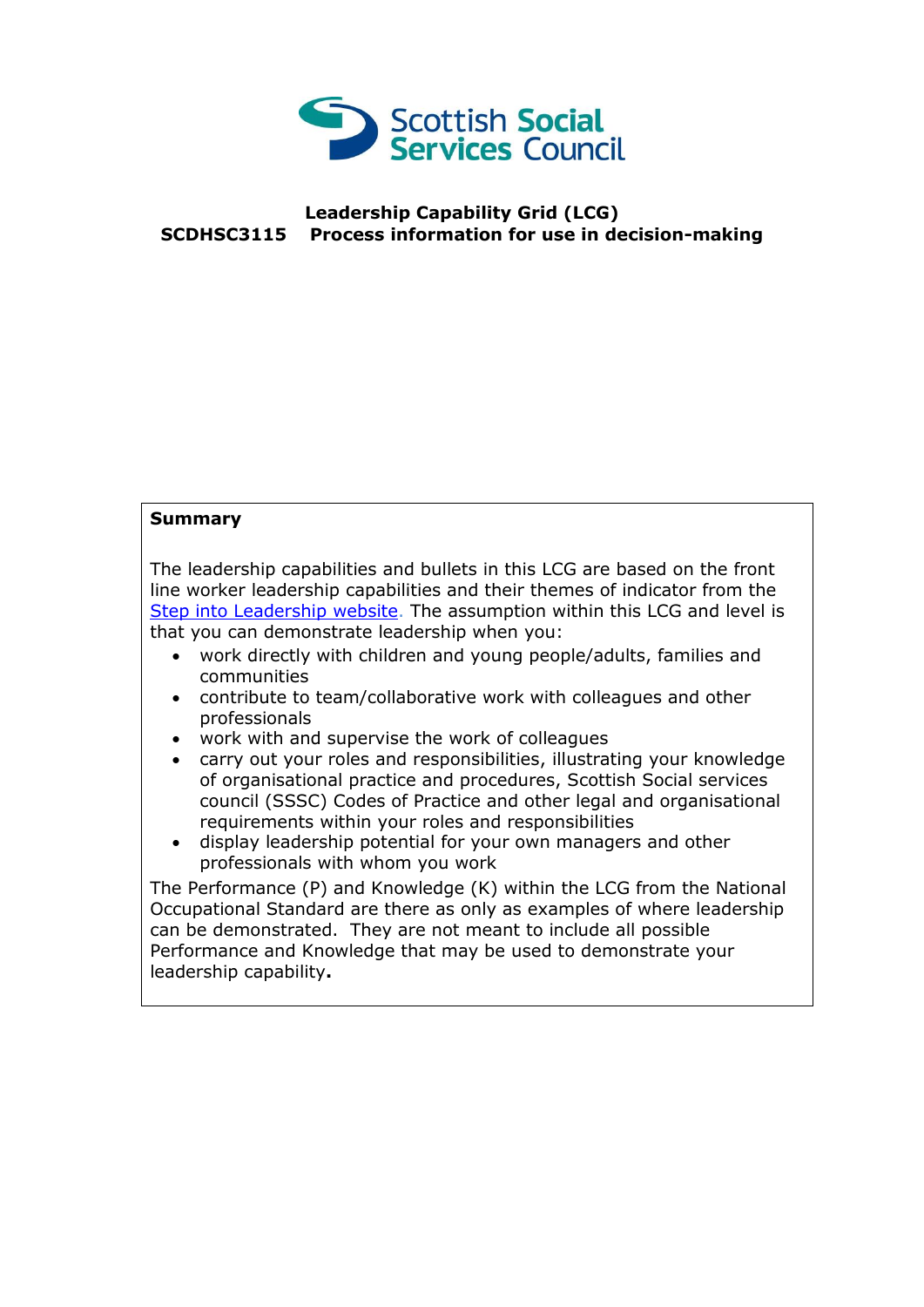

## **Leadership Capability Grid (LCG) SCDHSC3115 Process information for use in decision-making**

| Leadership<br>capabilities                 | When processing information for use in decision-making you can<br>demonstrate leadership capabilities by:                                                                                                                                                                                                                                                                                                                                                                                                                                    |
|--------------------------------------------|----------------------------------------------------------------------------------------------------------------------------------------------------------------------------------------------------------------------------------------------------------------------------------------------------------------------------------------------------------------------------------------------------------------------------------------------------------------------------------------------------------------------------------------------|
| <b>Vision</b>                              | Providing a vision for those with whom you work and your organisation<br>when you:<br>Promote social service values through active participation of individuals,<br>key people and others (P11, 17, 30; K1-5, 14, 20-21, 32, 40),<br>information processing (P1-15; K20-21, 26-40) and recording,<br>reporting and storing information (P3, 19-20, 25- 28; K26-28, 41)<br>• See the bigger picture when processing information (P1-15; K20-21,<br>26-40) and recording, reporting and storing information (P3, 19-20, 25-<br>28; K26-28, 41) |
| Self-<br>leadership                        | Displaying self leadership when you:<br>• Demonstrate and adapt leadership when processing information,<br>recording and storing information (All $P$ ; K19-21, 26-41)<br>Improve own leadership by seeking advice (P17; K18) and through self<br>reflection $(K19, 29)$<br>Take intelligent risks when processing, recording and storing<br>$\bullet$<br>information (P6-8, 11-16, 18, 21-22, 27; K22-25)<br>Demonstrate and promote resilience (All $P$ ; K3, 4, 17, 24)<br>Challenge discrimination and oppression (P23; K 1, 4, 24)      |
| <b>Motivating</b><br>and inspiring         | Motivating and inspiring others when you:<br>• Inspire people by personal example (All $P$ ; K12-18, 26-41)<br>• Recognise and value the contribution of others (P11, 17, 30; K9-10, 18,<br>$26 - 41)$<br>• Support the creation of a learning and performance culture ( $P11$ , 17,<br>29-30; K14-18, 19, 26-41)                                                                                                                                                                                                                            |
| <b>Empowering</b>                          | Empowering people when you:<br>• Enable leadership at all levels (P11, 17, 30; K8-9, 14-18, 26-41)<br>• Support the creation of a knowledge and management (P11, 17, 29-30;<br>K14-18, 19, 26-41)<br>Promote professional autonomy (P11, 17, 30; K14-18, 19-21, 26-41)<br>Involve people in development and improvement (P11, 17, 29-30; K14-<br>18, 26-41)                                                                                                                                                                                  |
| <b>Collaborating</b><br>and<br>influencing | Collaborating and influencing when you:<br>• Promote partnership working (P11, 17, 29-30; K12-18, 26-41)<br>• Influence people (P11, 17, 29-30; K12-18, 26-41)<br>• Understand and value the perspectives of others (P11, 17, 29-30; K8-<br>$9, 12-18, 26-41)$                                                                                                                                                                                                                                                                               |
| <b>Creativity</b><br>and<br>innovation     | Using creativity and innovations in your work when you:<br>See opportunities to do things differently (P29-30; K3-4, 14-18, 24, 26-<br>41)<br>Promote creativity and innovation (P29-30; K3-4, 14-18, 24, 26-41)                                                                                                                                                                                                                                                                                                                             |